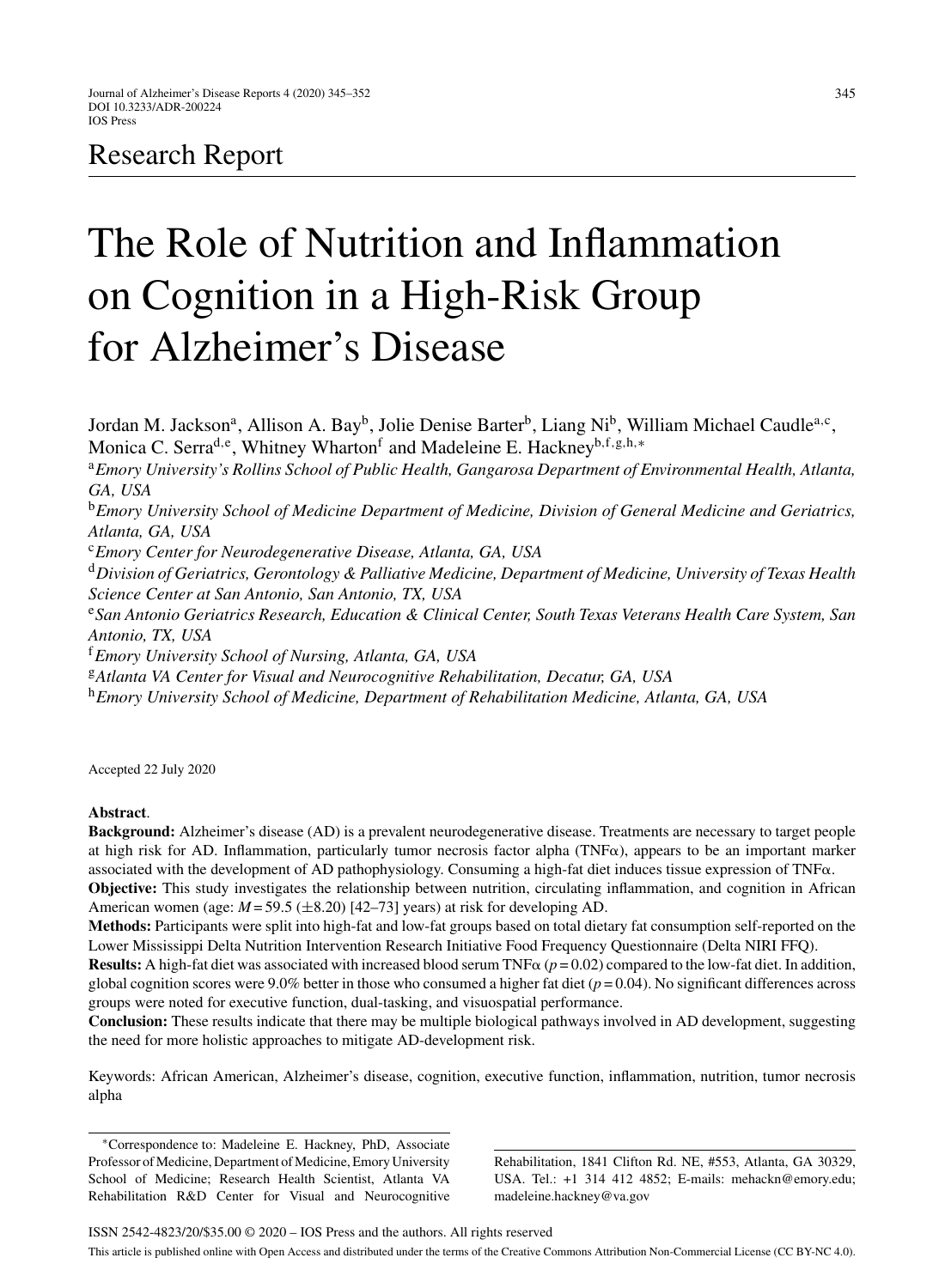# **INTRODUCTION**

Alzheimer's disease (AD) is the 6th leading cause of death in the United States [1]. AD is a disorder that gradually and progressively destroys cognitive function. While the disease first affects declarative memory, it progresses to affect nondeclarative memory and ultimately leads to dementia [2]. AD has become more prevalent in recent years, and its prevalence is expected to increase. By 2050 it is predicted that one in 85 people world-wide will have AD, including 13 million Americans [3, 4]. This increase in prevalence makes it imperative to develop better diagnostic measures and more efficient screening procedures for those in early stages of the disease [5, 6].

Ethnic minorities, female sex, and family history are aggravating factors of AD. The Alzheimer's Association estimates that the prevalence of AD and other dementias in African Americans (AA) above the age of 65 years is about twice the rate of older Whites [7]. Similarly, women are disproportionally affected by AD. Women are two to three times more likely to develop AD than men [8] and are also more likely to become caregivers to AD patients. Genetic factors such as Apolipoprotein  $E(APOE)$   $\varepsilon$ 4 allele increases the frequency of development of AD [9, 10]. Recent data shows that a higher percentage of AA have at least one copy of the  $\varepsilon$ 4 allele compared to European Americans [1]. Independent of genetic factors, those with a parental history of AD have a greater risk of developing dementia [11, 12]. Having one or both parents with dementia has been associated with greater cognitive impairment, thus contributing to disease severity [9]. Important next steps in investigating treatment for AD is to target individuals who are at a higher risk for AD and institute preventative strategies to provide early intervention [13].

Because ethnicity and biological sex cannot be changed, identifying modifiable risk factors in high risk groups is needed to reduce risk of cognitive decline and AD. One modifiable lifestyle factor that has received relatively little attention in the pathophysiology of AD is nutrition. In animal models, a high-fat (Western) diet has been shown to exacerbate AD-related pathology [14], but less is known in humans.

A high-fat diet can alter the immune system [15]. Alterations in the immune system could contribute to the pathophysiology of AD [16]. Elevated proinflammatory cytokines, particularly tumor necrosis factor alpha (TNF $\alpha$ ), are risk factors for the onset and progression of AD [17, 18]. On average, people with AD have higher levels of serum  $TNF\alpha$  compared to healthy adults [19]. High levels of circulating  $TNF\alpha$ correlate with poor performance on cognitive tasks [20]. Levels of TNF $\alpha$  expression can be altered with diet. A diet high in saturated fat increases the amount of TNF $\alpha$  present in the plasma compared to a diet high in unsaturated fats [21]. In addition, production of pro-inflammatory cytokines is further augmented after an inflammatory stimulus in people with high trans-fat diets [22, 23]. Currently unexplored is the relationship of a high-fat diet on characteristics of AD, specifically in people who are predisposed for developing AD. This study included African American women who are predisposed for AD (have a parental history) to determine if individuals who consume a high-fat diet show early signs of memory deficits and systemic inflammation.

# **MATERIALS AND METHODS**

# *Study and participants*

The Institutional Review Board at Emory University School of Medicine and the Research and Development Committee of the Atlanta VA approved this work. Participants provided written informed consent before participating. Participants were recruited from the Emory Alzheimer's Disease Research Center from registries derived from previous studies of individuals with parental history of AD. Forty-two individuals were recruited for the study. Participants who completed less than half of the nutritional questionnaire  $(n=11)$  and participants whose biomarker data was not completed  $(n=5)$  were excluded from analyses resulting in a sample of 26 individuals. There were no significant differences between excluded and included participants on key demographics and clinical characteristics (Age (y): Included 59.5, Excluded 63.7; Education (y): Included 15.9; Excluded:16.3; BMI  $(kg/m<sup>2</sup>)$ : Included 30.6, Excluded 29.3; Number of falls (no.): Included 0.583, Excluded 0.3).

Participants were at least 40 years of age and selfidentified as African American (AA) and a woman. The participants' parents had a diagnosis of probable AD as defined by National Institute of Neurological Disorders and Stroke-Alzheimer's Disease and Related Disorders Association (NINDS-ADRDA) criteria, which was verified using the validated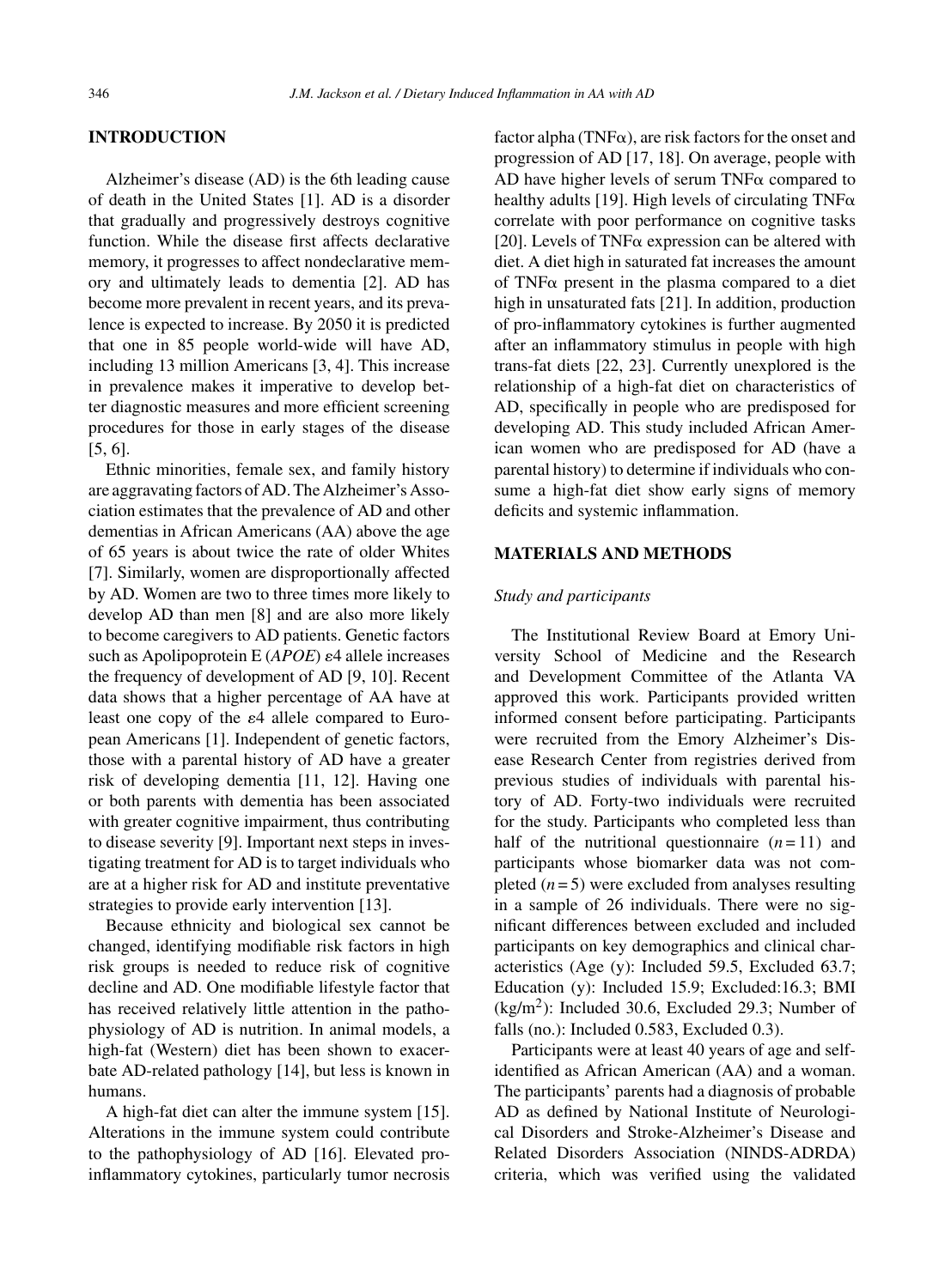Dementia Questionnaire and medical records when available [24]. Because these women had a parent with likely AD, these women were considered to be at greater risk for developing AD.

### *Nutrition data*

Lower Mississippi Delta Nutrition Intervention Research Initiative Food Frequency Questionnaire (Delta NIRI FFQ) was used to assess dietary habits because it highlighted the unique food, preparation, and portion sizes often consumed by AA adults from the Southern region [25]. Participants selfadministered the 158-item (short FFQ) Delta NIRI FFQ. Participants were instructed to report how often, on average, certain foods were consumed across the past year. This short FFQ was designed to include all foods on the longer FFQ, by collapsing similar foods to combine line items and simplifying adjustment questions and has been validated (Table 1) [26].

The Delta NIRI FFQ was used to categorize participants into low-fat or high-fat diets. Participants' self-reported dietary consumption habits were converted into an overall fat intake score based on dietary consumption frequency and portion sizes of 13 select high-fat food categories: 1) poultry and game (i.e., fried dark versus light meat), 2) beef and pork, 3) luncheon meat, sausage, hotdog, and eggs, 4) other meat (i.e., organ meat, ham hock), 5) fish (fried and fatty varieties), 6) vegetables (i.e., fried potatoes; fried onions), 7) mixed dishes, pizza, and pasta dishes, 8) milk (full versus low fat varieties), 9) nonbeverage dairy products (i.e., cheese, yogurt), 10) condiments (i.e., salad dressing, gravy), 11) dessert, sweets, and snacks (i.e., chips; nuts), 12) added fats (i.e., oils), and13) omega-3 fatty acid supplement. For each category, subjects were assigned a score of 0 (low fat) or 1 (high fat) based upon whether their intake was  $\leq$  or  $>$  the median intake of the group. All categories were summed to calculate an overall dietary fat intake score, with 0 representing the lowest fat intake and 13 representing the highest fat intake. Overall dietary fat intake scores of ≤6 were considered "low-fat" and >6 were considered "high-fat".

To further clarify, food groups that are high in fat were assigned a score by assessing frequency of consumption and typical serving size consumed. Further, the food groups that we chose to evaluate were high in total fat, regardless of the type of fat.

Table 1 Food Grouping Used in Dietary Pattern Analysis

| Food Groups            | Food Items                          |
|------------------------|-------------------------------------|
| Fried Potatoes/Onion   | French Fries, Fried Potatoes,       |
|                        | Potato Logs, Fried Onion Rings      |
| Poultry and Game       | Fried Chicken, "How often do you    |
|                        | eat the skin on the chicken"        |
| Lunch Meat, Bacon, and | Hot Dogs, Sausage (non-breakfast    |
| Eggs                   | type), Ham, Bologna, Salami,        |
|                        | Potted Meat, Luncheon Meat,         |
|                        | Bacon, Breakfast Sausage, Eggs      |
| Mixed Meat, Pizza, and | Mixed Dishes with Cheese            |
| Pasta                  | (Macaroni and Cheese, Lasagna,      |
|                        | Broccoli and Rice Casserole), Pizza |
| Dairy                  | Cottage Cheese, Cheese Spread       |
|                        | and Dips, Yogurt (Not Frozen)       |
| Beef and Pork          | Fried Beef, Pork (chops, roasts,    |
|                        | spareribs), "How often do you trim  |
|                        | the fat from the meat"              |
| <b>Other Meat</b>      | Neck bones, Ham Hock, Pig's Feet,   |
|                        | Liver                               |
| Fish                   | Fried Fish or Fish Sandwich         |
|                        | (including catfish), Sardines,      |
|                        | Maceral, Canned Salmon, Tuna        |
|                        | Salad, Tuna Casserole,              |
| Condiments             | Gravy, Salad Dressing (Regular,     |
|                        | Light, and Fat-Free), Mayonnaise    |
| Desserts, Sweets, and  | Ice Cream, Pudding, Custard,        |
| <b>Snacks</b>          | Cheesecake, Doughnuts, Cookies,     |
|                        | Sweet Rolls, Muffins, Potato        |
|                        | Chips, Corn Chips, Cracklings,      |
|                        | Popcorn, Peanuts, Other Nuts, and   |
|                        | <b>Peanut Butter</b>                |
| Oils                   | Stick Margarine, Soft Tub           |
|                        | Margarine, Butter, Salt Pork,       |
|                        | Bacon Fat, Olive Oil, Canola Oil,   |
|                        | Vegetable Oil                       |
| Vitamins               | Omega 3 Fatty Acids                 |
| Other Beverages        | Milk                                |

Food groupings were determine based on their section placement in the Lower Mississippi Delta Nutrition Intervention Research Initiative Food Frequency Questionnaire (Delta NIRI FFQ).

### *Cytokine data*

Participants underwent blood draws for inflammatory cytokines after an 8-hour overnight fast. Plasma was collected by members of the research team. Four panels of biomarkers were measured in plasma using singleplex or multiplex assays in a Luminex 200 platform. Measured biomarkers included those that have been linked to AD and family caregiver stress [20, 27, 28].

# *Cognitive function data*

Cognitive testing was performed by trained, experienced and qualified research assistants. This study evaluated global and executive function, using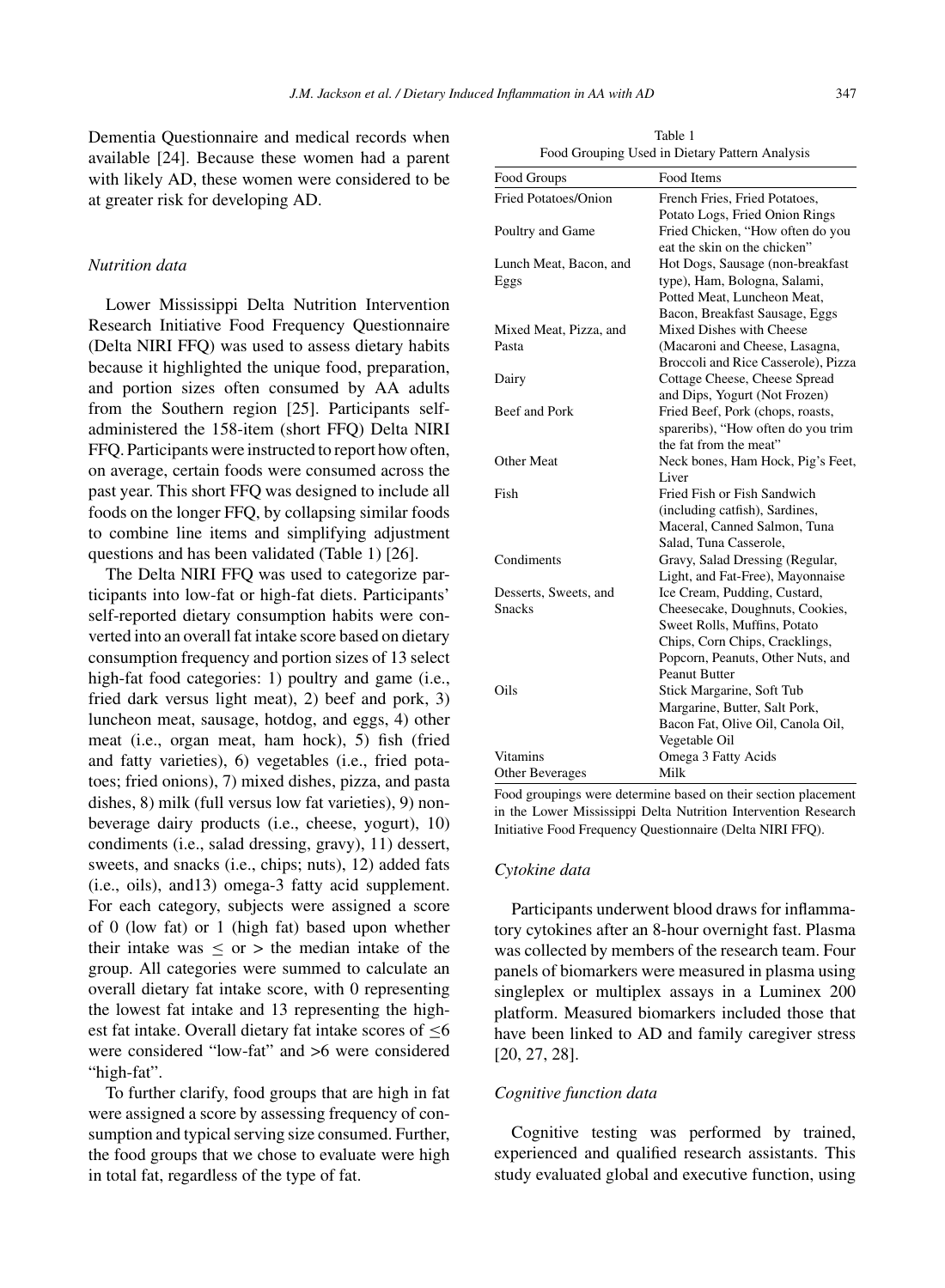the Montreal Cognitive Assessment (MoCA), the Reverse Corsi task (Corsi), the Trails Making Task (TMT), and the D-KEFS Tower Test. Widelyaccepted methods of reporting the data for each assessment were employed, including raw scores and scaled scores based on age norms when appropriate [29].

MoCA is a global cognitive screening tool for mild cognitive impairment [30]. It includes eight cognitive domains assessing clock drawing and 3-D cube copy task, TMT B task, phonemic fluency task, two-item verbal abstraction task, sustained attentional task, serial subtraction task, naming task, repetition of sentence task, and orientation to time and place task. Throughout the assessment, a score is given out of 30. One point is added for those with less than 12 years of education. A score greater than or equal to 26 is considered normal [30]. This is based on previous research which found that a cutoff score of 26 detected 90% of MCI subjects. Several papers have found that the minimal clinically important difference (MCID) for the MoCA test is 2 points [31–33].

Corsi task assesses short-term and working memory using nonverbal analog. The task consists of a board containing nine cubes at fixed, pseudorandom positions. The blocks are labeled with numbers only visible to the experimenter. The experimenter taps a certain number of blocks, after which the participant has to tap this block sequence in the reverse order as presented. The block sequences gradually increase in length, and the score that is obtained is generally the number of correctly remembered sequences or the length of the longest sequence that was remembered correctly [34].

Tower Test assesses planning ability by having participants move five discs of different sizes on pegs in specific arrangements printed on cards that were presented by the administrator [35]. They were told to attempt to make the arrangement in the least amount of moves possible. The number of moves as well as time was recorded.

TMT assesses executive function, visual attention and task switching among participants. This task contains two parts: part A and part B. In TMT A, participants need to connect 25 numbered circles continuously in an ascending order. In TMT B, 13 numbers and 12 letters must be alternately connected in ascending numerical and alphabetical order. The test is terminated after 5 minutes even if not completed. Once complete, a difference score (TMT B – TMT A) is calculated [36].

#### *Statistical analysis*

Descriptive analyses were used to assess demographics of the study population using *t*–tests or Fisher's exact tests. For outcome variables, data were tested for normality using the Shapiro-Wilks test. Based on normality tests and the type of data (continuous or ordinal), Mann-Whitney U tests or *t*tests were utilized to assess the association between dietary fat intake and scores on cognitive tests (MoCA, Tower Test, Corsi, and TMT) or serum cytokine levels. All analyses were conducted using SAS (SAS version 9.4, 2013, SAS Institute, Cary, NC). Significance for all analyses was set at the 0.05 level. A point-biserial correlation was performed between  $TNF\alpha$  and the classification of diet (high-fat/low-fat diet). Pearson correlations were performed between cytokines.

# **RESULTS**

Twenty-six women with first degree parental history of AD (59.5  $\pm$ 8.20 years) were included in the sample analyses. Participants in the high-fat group  $(n=7)$  and low-fat group  $(n=19)$  did not differ significantly in the following measures: education, quality of life, number of medications, age, number of falls, BMI, learning disabilities, comorbidities, level of exercise, marital status, occupation, and income (Table 2).

Regarding whether dietary fat consumption was associated with performance on cognitive tests, participants in the high-fat diet group performed better on the MoCA ( $p = 0.04$ ;  $\eta^2 = 0.148$ ) compared to the low-fat diet group (Table 3). However, there was no significant difference between the groups in performance on the TMT, Tower Test, and Corsi blocks test (Table 3).

Regarding the effect of dietary fat intake on plasma cytokine levels, individuals who consumed a high-fat diet exhibited increased plasma levels of TNF $\alpha$  compared to the low-fat diet group (*p* = 0.02; η2 = 0.196) (Table 4). Further, a correlation was observed between  $TNF\alpha$  and fat diet category  $(r=0.44, p=0.024)$ . There were no differences in any other plasma cytokine levels (CRP, IL-10, and IL-8) between the high-fat and low-fat groups. A significant positive correlation was observed between  $TNF\alpha$  and high IL-10 concentration ( $r = 0.401$ ,  $p = 0.04$ ).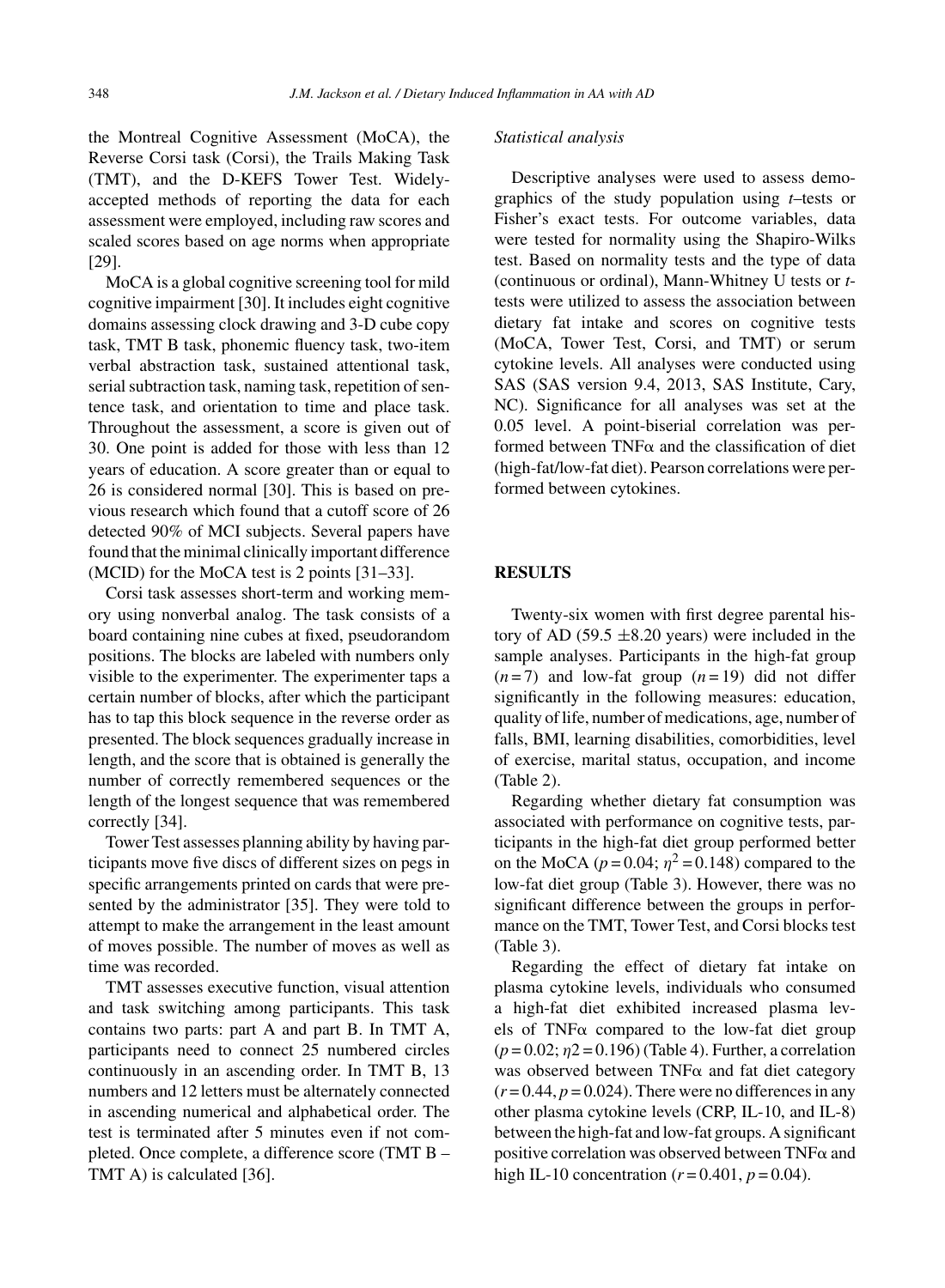| BMI $(kg/m2)$<br>30.65(4.86)<br>32.48 (5.51)<br>29.98 (4.57)<br>Age $(y)$<br>59.5 (8.20)<br>55.57 (5.38)<br>60.95(8.67)<br>Number of Medications<br>5.85(4.24)<br>6.43(5.09)<br>5.63(4.02)<br>Number of Falls<br>0.583(0.88)<br>0.714(0.78)<br>0.529(0.94)<br>Years of Education<br>15.50 (3.22)<br>15.43 (0.98)<br>16.21(2.10)<br><b>Occupation Status</b><br>Disabled<br>3(11.54)<br>1 (14.29)<br>2(10.53)<br>Retired<br>11 (42.31)<br>1 (14.29)<br>10(52.63)<br>Unemployed/seeking employment<br>2(7.69)<br>0(0)<br>2(10.53)<br>Work full-time<br>7(26.92)<br>4(57.14)<br>3(15.79)<br>Work part-time<br>3(11.54)<br>1(14.29)<br>2(10.53)<br>Type of Housing<br>House/Apartment/Condominium<br>24 (92.31)<br>6(85.71)<br>18 (94.74)<br><b>Relatives Home</b><br>2(7.69)<br>1 (14.29)<br>1(5.26)<br>Income<br>\$19,000 or less<br>5 (19.23)<br>2(28.57)<br>3(15.79)<br>\$20,000-\$39,000<br>6(23.08)<br>2(28.57)<br>4(21.05)<br>\$40,000-\$59,000<br>8 (30.77)<br>1(14.29)<br>7 (36.84)<br>0(0)<br>\$60,000-\$79,000<br>2(7.69)<br>2(10.53)<br>\$80,000 or more<br>2(28.57)<br>5(19.23)<br>3(15.79)<br><b>Marital Status</b><br>Married/partnered<br>7(26.92)<br>1 (14.29)<br>6 (31.58)<br>Separated/Divorced<br>12 (46.15)<br>3(42.86)<br>9 (47.37)<br>Single<br>4 (15.38)<br>1(14.29)<br>3(15.79)<br>Widowed<br>3(11.54)<br>2(28.57)<br>1(5.26)<br>Education<br>Years of Education<br>15.50 (3.22)<br>15.43 (0.98)<br>16.21(2.10)<br>High school graduate/GED<br>1(3.85)<br>0(0)<br>1(5.26)<br>Vocational training<br>2(28.57)<br>0(0)<br>2(7.69)<br>Some college/associate's degree<br>4 (15.38)<br>0(0)<br>4 (21.05)<br>Bachelor's Degree (BA, BS)<br>13(50)<br>5 (71.43)<br>8 (42.11)<br>Master's degree (or other post-graduate training)<br>4 (15.38)<br>0(0)<br>6(21.05)<br>Doctoral degree (PhD, MD, EdD, DDS, JD, etc.)<br>2(7.69)<br>0(0)<br>2(10.53)<br><b>Exercise Activity</b><br>Never<br>2(7.69)<br>0(0)<br>2(7.69)<br>Once a month<br>2(7.69)<br>1(14.29)<br>1(3.85)<br>1–4 times per month<br>6(23.08)<br>2(28.57)<br>4 (15.38)<br>Greater than once a week<br>15 (57.69)<br>4 (57.14)<br>11 (57.89)<br>Don't know<br>0(0)<br>1(3.85)<br>1(5.26)<br>Smoker<br>Yes<br>$\mathbf{1}$<br>7(26.92)<br>3(42.86)<br>8 (42.11)<br>No<br>19 (73.08)<br>4(57.14)<br>11 (57.89)<br>Alcohol in the past month<br>Yes<br>7(26.92)<br>1(14.29)<br>12(63.16)<br>No<br>19 (73.08)<br>6(85.71)<br>7(36.84)<br><b>High Cholesterol</b><br>5(26.32)<br>8 (30.77)<br>3(42.86)<br>No<br>Yes<br>16(61.54)<br>3(42.86)<br>13 (68.42)<br>Unsure<br>2(7.69)<br>1(14.29)<br>1(5.26)<br>Have you ever been told you have high blood pressure?<br>18 (62.23)<br>4(57.14)<br>14 (73.68)<br>Yes<br>No<br>8 (30.77)<br>3(42.86)<br>5(26.32)<br>Do you have diabetes? |     | Overall $(n \ (\%)$ | High-Fat | Low-Fat  | P            |
|----------------------------------------------------------------------------------------------------------------------------------------------------------------------------------------------------------------------------------------------------------------------------------------------------------------------------------------------------------------------------------------------------------------------------------------------------------------------------------------------------------------------------------------------------------------------------------------------------------------------------------------------------------------------------------------------------------------------------------------------------------------------------------------------------------------------------------------------------------------------------------------------------------------------------------------------------------------------------------------------------------------------------------------------------------------------------------------------------------------------------------------------------------------------------------------------------------------------------------------------------------------------------------------------------------------------------------------------------------------------------------------------------------------------------------------------------------------------------------------------------------------------------------------------------------------------------------------------------------------------------------------------------------------------------------------------------------------------------------------------------------------------------------------------------------------------------------------------------------------------------------------------------------------------------------------------------------------------------------------------------------------------------------------------------------------------------------------------------------------------------------------------------------------------------------------------------------------------------------------------------------------------------------------------------------------------------------------------------------------------------------------------------------------------------------------------------------------------------------------------------------------------------------------------------------------------------------------------------------------------------------------------------------------------------------------------------------------------------------------------------------|-----|---------------------|----------|----------|--------------|
|                                                                                                                                                                                                                                                                                                                                                                                                                                                                                                                                                                                                                                                                                                                                                                                                                                                                                                                                                                                                                                                                                                                                                                                                                                                                                                                                                                                                                                                                                                                                                                                                                                                                                                                                                                                                                                                                                                                                                                                                                                                                                                                                                                                                                                                                                                                                                                                                                                                                                                                                                                                                                                                                                                                                                          |     |                     |          |          | 0.253        |
|                                                                                                                                                                                                                                                                                                                                                                                                                                                                                                                                                                                                                                                                                                                                                                                                                                                                                                                                                                                                                                                                                                                                                                                                                                                                                                                                                                                                                                                                                                                                                                                                                                                                                                                                                                                                                                                                                                                                                                                                                                                                                                                                                                                                                                                                                                                                                                                                                                                                                                                                                                                                                                                                                                                                                          |     |                     |          |          | 0.141        |
|                                                                                                                                                                                                                                                                                                                                                                                                                                                                                                                                                                                                                                                                                                                                                                                                                                                                                                                                                                                                                                                                                                                                                                                                                                                                                                                                                                                                                                                                                                                                                                                                                                                                                                                                                                                                                                                                                                                                                                                                                                                                                                                                                                                                                                                                                                                                                                                                                                                                                                                                                                                                                                                                                                                                                          |     |                     |          |          | 0.680        |
|                                                                                                                                                                                                                                                                                                                                                                                                                                                                                                                                                                                                                                                                                                                                                                                                                                                                                                                                                                                                                                                                                                                                                                                                                                                                                                                                                                                                                                                                                                                                                                                                                                                                                                                                                                                                                                                                                                                                                                                                                                                                                                                                                                                                                                                                                                                                                                                                                                                                                                                                                                                                                                                                                                                                                          |     |                     |          |          | 0.650        |
|                                                                                                                                                                                                                                                                                                                                                                                                                                                                                                                                                                                                                                                                                                                                                                                                                                                                                                                                                                                                                                                                                                                                                                                                                                                                                                                                                                                                                                                                                                                                                                                                                                                                                                                                                                                                                                                                                                                                                                                                                                                                                                                                                                                                                                                                                                                                                                                                                                                                                                                                                                                                                                                                                                                                                          |     |                     |          |          | 0.356        |
|                                                                                                                                                                                                                                                                                                                                                                                                                                                                                                                                                                                                                                                                                                                                                                                                                                                                                                                                                                                                                                                                                                                                                                                                                                                                                                                                                                                                                                                                                                                                                                                                                                                                                                                                                                                                                                                                                                                                                                                                                                                                                                                                                                                                                                                                                                                                                                                                                                                                                                                                                                                                                                                                                                                                                          |     |                     |          |          |              |
|                                                                                                                                                                                                                                                                                                                                                                                                                                                                                                                                                                                                                                                                                                                                                                                                                                                                                                                                                                                                                                                                                                                                                                                                                                                                                                                                                                                                                                                                                                                                                                                                                                                                                                                                                                                                                                                                                                                                                                                                                                                                                                                                                                                                                                                                                                                                                                                                                                                                                                                                                                                                                                                                                                                                                          |     |                     |          |          | 0.197        |
|                                                                                                                                                                                                                                                                                                                                                                                                                                                                                                                                                                                                                                                                                                                                                                                                                                                                                                                                                                                                                                                                                                                                                                                                                                                                                                                                                                                                                                                                                                                                                                                                                                                                                                                                                                                                                                                                                                                                                                                                                                                                                                                                                                                                                                                                                                                                                                                                                                                                                                                                                                                                                                                                                                                                                          |     |                     |          |          |              |
|                                                                                                                                                                                                                                                                                                                                                                                                                                                                                                                                                                                                                                                                                                                                                                                                                                                                                                                                                                                                                                                                                                                                                                                                                                                                                                                                                                                                                                                                                                                                                                                                                                                                                                                                                                                                                                                                                                                                                                                                                                                                                                                                                                                                                                                                                                                                                                                                                                                                                                                                                                                                                                                                                                                                                          |     |                     |          |          |              |
|                                                                                                                                                                                                                                                                                                                                                                                                                                                                                                                                                                                                                                                                                                                                                                                                                                                                                                                                                                                                                                                                                                                                                                                                                                                                                                                                                                                                                                                                                                                                                                                                                                                                                                                                                                                                                                                                                                                                                                                                                                                                                                                                                                                                                                                                                                                                                                                                                                                                                                                                                                                                                                                                                                                                                          |     |                     |          |          |              |
|                                                                                                                                                                                                                                                                                                                                                                                                                                                                                                                                                                                                                                                                                                                                                                                                                                                                                                                                                                                                                                                                                                                                                                                                                                                                                                                                                                                                                                                                                                                                                                                                                                                                                                                                                                                                                                                                                                                                                                                                                                                                                                                                                                                                                                                                                                                                                                                                                                                                                                                                                                                                                                                                                                                                                          |     |                     |          |          |              |
|                                                                                                                                                                                                                                                                                                                                                                                                                                                                                                                                                                                                                                                                                                                                                                                                                                                                                                                                                                                                                                                                                                                                                                                                                                                                                                                                                                                                                                                                                                                                                                                                                                                                                                                                                                                                                                                                                                                                                                                                                                                                                                                                                                                                                                                                                                                                                                                                                                                                                                                                                                                                                                                                                                                                                          |     |                     |          |          |              |
|                                                                                                                                                                                                                                                                                                                                                                                                                                                                                                                                                                                                                                                                                                                                                                                                                                                                                                                                                                                                                                                                                                                                                                                                                                                                                                                                                                                                                                                                                                                                                                                                                                                                                                                                                                                                                                                                                                                                                                                                                                                                                                                                                                                                                                                                                                                                                                                                                                                                                                                                                                                                                                                                                                                                                          |     |                     |          |          | 0.473        |
|                                                                                                                                                                                                                                                                                                                                                                                                                                                                                                                                                                                                                                                                                                                                                                                                                                                                                                                                                                                                                                                                                                                                                                                                                                                                                                                                                                                                                                                                                                                                                                                                                                                                                                                                                                                                                                                                                                                                                                                                                                                                                                                                                                                                                                                                                                                                                                                                                                                                                                                                                                                                                                                                                                                                                          |     |                     |          |          |              |
|                                                                                                                                                                                                                                                                                                                                                                                                                                                                                                                                                                                                                                                                                                                                                                                                                                                                                                                                                                                                                                                                                                                                                                                                                                                                                                                                                                                                                                                                                                                                                                                                                                                                                                                                                                                                                                                                                                                                                                                                                                                                                                                                                                                                                                                                                                                                                                                                                                                                                                                                                                                                                                                                                                                                                          |     |                     |          |          |              |
|                                                                                                                                                                                                                                                                                                                                                                                                                                                                                                                                                                                                                                                                                                                                                                                                                                                                                                                                                                                                                                                                                                                                                                                                                                                                                                                                                                                                                                                                                                                                                                                                                                                                                                                                                                                                                                                                                                                                                                                                                                                                                                                                                                                                                                                                                                                                                                                                                                                                                                                                                                                                                                                                                                                                                          |     |                     |          |          | 0.697        |
|                                                                                                                                                                                                                                                                                                                                                                                                                                                                                                                                                                                                                                                                                                                                                                                                                                                                                                                                                                                                                                                                                                                                                                                                                                                                                                                                                                                                                                                                                                                                                                                                                                                                                                                                                                                                                                                                                                                                                                                                                                                                                                                                                                                                                                                                                                                                                                                                                                                                                                                                                                                                                                                                                                                                                          |     |                     |          |          |              |
|                                                                                                                                                                                                                                                                                                                                                                                                                                                                                                                                                                                                                                                                                                                                                                                                                                                                                                                                                                                                                                                                                                                                                                                                                                                                                                                                                                                                                                                                                                                                                                                                                                                                                                                                                                                                                                                                                                                                                                                                                                                                                                                                                                                                                                                                                                                                                                                                                                                                                                                                                                                                                                                                                                                                                          |     |                     |          |          |              |
|                                                                                                                                                                                                                                                                                                                                                                                                                                                                                                                                                                                                                                                                                                                                                                                                                                                                                                                                                                                                                                                                                                                                                                                                                                                                                                                                                                                                                                                                                                                                                                                                                                                                                                                                                                                                                                                                                                                                                                                                                                                                                                                                                                                                                                                                                                                                                                                                                                                                                                                                                                                                                                                                                                                                                          |     |                     |          |          |              |
|                                                                                                                                                                                                                                                                                                                                                                                                                                                                                                                                                                                                                                                                                                                                                                                                                                                                                                                                                                                                                                                                                                                                                                                                                                                                                                                                                                                                                                                                                                                                                                                                                                                                                                                                                                                                                                                                                                                                                                                                                                                                                                                                                                                                                                                                                                                                                                                                                                                                                                                                                                                                                                                                                                                                                          |     |                     |          |          |              |
|                                                                                                                                                                                                                                                                                                                                                                                                                                                                                                                                                                                                                                                                                                                                                                                                                                                                                                                                                                                                                                                                                                                                                                                                                                                                                                                                                                                                                                                                                                                                                                                                                                                                                                                                                                                                                                                                                                                                                                                                                                                                                                                                                                                                                                                                                                                                                                                                                                                                                                                                                                                                                                                                                                                                                          |     |                     |          |          |              |
|                                                                                                                                                                                                                                                                                                                                                                                                                                                                                                                                                                                                                                                                                                                                                                                                                                                                                                                                                                                                                                                                                                                                                                                                                                                                                                                                                                                                                                                                                                                                                                                                                                                                                                                                                                                                                                                                                                                                                                                                                                                                                                                                                                                                                                                                                                                                                                                                                                                                                                                                                                                                                                                                                                                                                          |     |                     |          |          | 0.430        |
|                                                                                                                                                                                                                                                                                                                                                                                                                                                                                                                                                                                                                                                                                                                                                                                                                                                                                                                                                                                                                                                                                                                                                                                                                                                                                                                                                                                                                                                                                                                                                                                                                                                                                                                                                                                                                                                                                                                                                                                                                                                                                                                                                                                                                                                                                                                                                                                                                                                                                                                                                                                                                                                                                                                                                          |     |                     |          |          |              |
|                                                                                                                                                                                                                                                                                                                                                                                                                                                                                                                                                                                                                                                                                                                                                                                                                                                                                                                                                                                                                                                                                                                                                                                                                                                                                                                                                                                                                                                                                                                                                                                                                                                                                                                                                                                                                                                                                                                                                                                                                                                                                                                                                                                                                                                                                                                                                                                                                                                                                                                                                                                                                                                                                                                                                          |     |                     |          |          |              |
|                                                                                                                                                                                                                                                                                                                                                                                                                                                                                                                                                                                                                                                                                                                                                                                                                                                                                                                                                                                                                                                                                                                                                                                                                                                                                                                                                                                                                                                                                                                                                                                                                                                                                                                                                                                                                                                                                                                                                                                                                                                                                                                                                                                                                                                                                                                                                                                                                                                                                                                                                                                                                                                                                                                                                          |     |                     |          |          |              |
|                                                                                                                                                                                                                                                                                                                                                                                                                                                                                                                                                                                                                                                                                                                                                                                                                                                                                                                                                                                                                                                                                                                                                                                                                                                                                                                                                                                                                                                                                                                                                                                                                                                                                                                                                                                                                                                                                                                                                                                                                                                                                                                                                                                                                                                                                                                                                                                                                                                                                                                                                                                                                                                                                                                                                          |     |                     |          |          |              |
|                                                                                                                                                                                                                                                                                                                                                                                                                                                                                                                                                                                                                                                                                                                                                                                                                                                                                                                                                                                                                                                                                                                                                                                                                                                                                                                                                                                                                                                                                                                                                                                                                                                                                                                                                                                                                                                                                                                                                                                                                                                                                                                                                                                                                                                                                                                                                                                                                                                                                                                                                                                                                                                                                                                                                          |     |                     |          |          | 0.356        |
|                                                                                                                                                                                                                                                                                                                                                                                                                                                                                                                                                                                                                                                                                                                                                                                                                                                                                                                                                                                                                                                                                                                                                                                                                                                                                                                                                                                                                                                                                                                                                                                                                                                                                                                                                                                                                                                                                                                                                                                                                                                                                                                                                                                                                                                                                                                                                                                                                                                                                                                                                                                                                                                                                                                                                          |     |                     |          |          | 0.086        |
|                                                                                                                                                                                                                                                                                                                                                                                                                                                                                                                                                                                                                                                                                                                                                                                                                                                                                                                                                                                                                                                                                                                                                                                                                                                                                                                                                                                                                                                                                                                                                                                                                                                                                                                                                                                                                                                                                                                                                                                                                                                                                                                                                                                                                                                                                                                                                                                                                                                                                                                                                                                                                                                                                                                                                          |     |                     |          |          |              |
|                                                                                                                                                                                                                                                                                                                                                                                                                                                                                                                                                                                                                                                                                                                                                                                                                                                                                                                                                                                                                                                                                                                                                                                                                                                                                                                                                                                                                                                                                                                                                                                                                                                                                                                                                                                                                                                                                                                                                                                                                                                                                                                                                                                                                                                                                                                                                                                                                                                                                                                                                                                                                                                                                                                                                          |     |                     |          |          |              |
|                                                                                                                                                                                                                                                                                                                                                                                                                                                                                                                                                                                                                                                                                                                                                                                                                                                                                                                                                                                                                                                                                                                                                                                                                                                                                                                                                                                                                                                                                                                                                                                                                                                                                                                                                                                                                                                                                                                                                                                                                                                                                                                                                                                                                                                                                                                                                                                                                                                                                                                                                                                                                                                                                                                                                          |     |                     |          |          |              |
|                                                                                                                                                                                                                                                                                                                                                                                                                                                                                                                                                                                                                                                                                                                                                                                                                                                                                                                                                                                                                                                                                                                                                                                                                                                                                                                                                                                                                                                                                                                                                                                                                                                                                                                                                                                                                                                                                                                                                                                                                                                                                                                                                                                                                                                                                                                                                                                                                                                                                                                                                                                                                                                                                                                                                          |     |                     |          |          |              |
|                                                                                                                                                                                                                                                                                                                                                                                                                                                                                                                                                                                                                                                                                                                                                                                                                                                                                                                                                                                                                                                                                                                                                                                                                                                                                                                                                                                                                                                                                                                                                                                                                                                                                                                                                                                                                                                                                                                                                                                                                                                                                                                                                                                                                                                                                                                                                                                                                                                                                                                                                                                                                                                                                                                                                          |     |                     |          |          |              |
|                                                                                                                                                                                                                                                                                                                                                                                                                                                                                                                                                                                                                                                                                                                                                                                                                                                                                                                                                                                                                                                                                                                                                                                                                                                                                                                                                                                                                                                                                                                                                                                                                                                                                                                                                                                                                                                                                                                                                                                                                                                                                                                                                                                                                                                                                                                                                                                                                                                                                                                                                                                                                                                                                                                                                          |     |                     |          |          |              |
|                                                                                                                                                                                                                                                                                                                                                                                                                                                                                                                                                                                                                                                                                                                                                                                                                                                                                                                                                                                                                                                                                                                                                                                                                                                                                                                                                                                                                                                                                                                                                                                                                                                                                                                                                                                                                                                                                                                                                                                                                                                                                                                                                                                                                                                                                                                                                                                                                                                                                                                                                                                                                                                                                                                                                          |     |                     |          |          | 0.932        |
|                                                                                                                                                                                                                                                                                                                                                                                                                                                                                                                                                                                                                                                                                                                                                                                                                                                                                                                                                                                                                                                                                                                                                                                                                                                                                                                                                                                                                                                                                                                                                                                                                                                                                                                                                                                                                                                                                                                                                                                                                                                                                                                                                                                                                                                                                                                                                                                                                                                                                                                                                                                                                                                                                                                                                          |     |                     |          |          |              |
|                                                                                                                                                                                                                                                                                                                                                                                                                                                                                                                                                                                                                                                                                                                                                                                                                                                                                                                                                                                                                                                                                                                                                                                                                                                                                                                                                                                                                                                                                                                                                                                                                                                                                                                                                                                                                                                                                                                                                                                                                                                                                                                                                                                                                                                                                                                                                                                                                                                                                                                                                                                                                                                                                                                                                          |     |                     |          |          |              |
|                                                                                                                                                                                                                                                                                                                                                                                                                                                                                                                                                                                                                                                                                                                                                                                                                                                                                                                                                                                                                                                                                                                                                                                                                                                                                                                                                                                                                                                                                                                                                                                                                                                                                                                                                                                                                                                                                                                                                                                                                                                                                                                                                                                                                                                                                                                                                                                                                                                                                                                                                                                                                                                                                                                                                          |     |                     |          |          |              |
|                                                                                                                                                                                                                                                                                                                                                                                                                                                                                                                                                                                                                                                                                                                                                                                                                                                                                                                                                                                                                                                                                                                                                                                                                                                                                                                                                                                                                                                                                                                                                                                                                                                                                                                                                                                                                                                                                                                                                                                                                                                                                                                                                                                                                                                                                                                                                                                                                                                                                                                                                                                                                                                                                                                                                          |     |                     |          |          |              |
|                                                                                                                                                                                                                                                                                                                                                                                                                                                                                                                                                                                                                                                                                                                                                                                                                                                                                                                                                                                                                                                                                                                                                                                                                                                                                                                                                                                                                                                                                                                                                                                                                                                                                                                                                                                                                                                                                                                                                                                                                                                                                                                                                                                                                                                                                                                                                                                                                                                                                                                                                                                                                                                                                                                                                          |     |                     |          |          |              |
|                                                                                                                                                                                                                                                                                                                                                                                                                                                                                                                                                                                                                                                                                                                                                                                                                                                                                                                                                                                                                                                                                                                                                                                                                                                                                                                                                                                                                                                                                                                                                                                                                                                                                                                                                                                                                                                                                                                                                                                                                                                                                                                                                                                                                                                                                                                                                                                                                                                                                                                                                                                                                                                                                                                                                          |     |                     |          |          |              |
|                                                                                                                                                                                                                                                                                                                                                                                                                                                                                                                                                                                                                                                                                                                                                                                                                                                                                                                                                                                                                                                                                                                                                                                                                                                                                                                                                                                                                                                                                                                                                                                                                                                                                                                                                                                                                                                                                                                                                                                                                                                                                                                                                                                                                                                                                                                                                                                                                                                                                                                                                                                                                                                                                                                                                          |     |                     |          |          |              |
|                                                                                                                                                                                                                                                                                                                                                                                                                                                                                                                                                                                                                                                                                                                                                                                                                                                                                                                                                                                                                                                                                                                                                                                                                                                                                                                                                                                                                                                                                                                                                                                                                                                                                                                                                                                                                                                                                                                                                                                                                                                                                                                                                                                                                                                                                                                                                                                                                                                                                                                                                                                                                                                                                                                                                          |     |                     |          |          |              |
|                                                                                                                                                                                                                                                                                                                                                                                                                                                                                                                                                                                                                                                                                                                                                                                                                                                                                                                                                                                                                                                                                                                                                                                                                                                                                                                                                                                                                                                                                                                                                                                                                                                                                                                                                                                                                                                                                                                                                                                                                                                                                                                                                                                                                                                                                                                                                                                                                                                                                                                                                                                                                                                                                                                                                          |     |                     |          |          | 0.375        |
|                                                                                                                                                                                                                                                                                                                                                                                                                                                                                                                                                                                                                                                                                                                                                                                                                                                                                                                                                                                                                                                                                                                                                                                                                                                                                                                                                                                                                                                                                                                                                                                                                                                                                                                                                                                                                                                                                                                                                                                                                                                                                                                                                                                                                                                                                                                                                                                                                                                                                                                                                                                                                                                                                                                                                          |     |                     |          |          |              |
|                                                                                                                                                                                                                                                                                                                                                                                                                                                                                                                                                                                                                                                                                                                                                                                                                                                                                                                                                                                                                                                                                                                                                                                                                                                                                                                                                                                                                                                                                                                                                                                                                                                                                                                                                                                                                                                                                                                                                                                                                                                                                                                                                                                                                                                                                                                                                                                                                                                                                                                                                                                                                                                                                                                                                          |     |                     |          |          |              |
|                                                                                                                                                                                                                                                                                                                                                                                                                                                                                                                                                                                                                                                                                                                                                                                                                                                                                                                                                                                                                                                                                                                                                                                                                                                                                                                                                                                                                                                                                                                                                                                                                                                                                                                                                                                                                                                                                                                                                                                                                                                                                                                                                                                                                                                                                                                                                                                                                                                                                                                                                                                                                                                                                                                                                          |     |                     |          |          | 0.301        |
|                                                                                                                                                                                                                                                                                                                                                                                                                                                                                                                                                                                                                                                                                                                                                                                                                                                                                                                                                                                                                                                                                                                                                                                                                                                                                                                                                                                                                                                                                                                                                                                                                                                                                                                                                                                                                                                                                                                                                                                                                                                                                                                                                                                                                                                                                                                                                                                                                                                                                                                                                                                                                                                                                                                                                          |     |                     |          |          |              |
|                                                                                                                                                                                                                                                                                                                                                                                                                                                                                                                                                                                                                                                                                                                                                                                                                                                                                                                                                                                                                                                                                                                                                                                                                                                                                                                                                                                                                                                                                                                                                                                                                                                                                                                                                                                                                                                                                                                                                                                                                                                                                                                                                                                                                                                                                                                                                                                                                                                                                                                                                                                                                                                                                                                                                          |     |                     |          |          |              |
|                                                                                                                                                                                                                                                                                                                                                                                                                                                                                                                                                                                                                                                                                                                                                                                                                                                                                                                                                                                                                                                                                                                                                                                                                                                                                                                                                                                                                                                                                                                                                                                                                                                                                                                                                                                                                                                                                                                                                                                                                                                                                                                                                                                                                                                                                                                                                                                                                                                                                                                                                                                                                                                                                                                                                          |     |                     |          |          |              |
|                                                                                                                                                                                                                                                                                                                                                                                                                                                                                                                                                                                                                                                                                                                                                                                                                                                                                                                                                                                                                                                                                                                                                                                                                                                                                                                                                                                                                                                                                                                                                                                                                                                                                                                                                                                                                                                                                                                                                                                                                                                                                                                                                                                                                                                                                                                                                                                                                                                                                                                                                                                                                                                                                                                                                          |     |                     |          |          | 0.635        |
|                                                                                                                                                                                                                                                                                                                                                                                                                                                                                                                                                                                                                                                                                                                                                                                                                                                                                                                                                                                                                                                                                                                                                                                                                                                                                                                                                                                                                                                                                                                                                                                                                                                                                                                                                                                                                                                                                                                                                                                                                                                                                                                                                                                                                                                                                                                                                                                                                                                                                                                                                                                                                                                                                                                                                          |     |                     |          |          |              |
|                                                                                                                                                                                                                                                                                                                                                                                                                                                                                                                                                                                                                                                                                                                                                                                                                                                                                                                                                                                                                                                                                                                                                                                                                                                                                                                                                                                                                                                                                                                                                                                                                                                                                                                                                                                                                                                                                                                                                                                                                                                                                                                                                                                                                                                                                                                                                                                                                                                                                                                                                                                                                                                                                                                                                          |     |                     |          |          |              |
|                                                                                                                                                                                                                                                                                                                                                                                                                                                                                                                                                                                                                                                                                                                                                                                                                                                                                                                                                                                                                                                                                                                                                                                                                                                                                                                                                                                                                                                                                                                                                                                                                                                                                                                                                                                                                                                                                                                                                                                                                                                                                                                                                                                                                                                                                                                                                                                                                                                                                                                                                                                                                                                                                                                                                          | Yes | 5(19.23)            | 1(14.29) | 4(21.05) | $\mathbf{1}$ |
| 6(85.71)<br>No<br>19 (73.08)<br>13 (68.42)                                                                                                                                                                                                                                                                                                                                                                                                                                                                                                                                                                                                                                                                                                                                                                                                                                                                                                                                                                                                                                                                                                                                                                                                                                                                                                                                                                                                                                                                                                                                                                                                                                                                                                                                                                                                                                                                                                                                                                                                                                                                                                                                                                                                                                                                                                                                                                                                                                                                                                                                                                                                                                                                                                               |     |                     |          |          |              |
| Unsure<br>2(7.69)<br>0(0)<br>2(10.53)                                                                                                                                                                                                                                                                                                                                                                                                                                                                                                                                                                                                                                                                                                                                                                                                                                                                                                                                                                                                                                                                                                                                                                                                                                                                                                                                                                                                                                                                                                                                                                                                                                                                                                                                                                                                                                                                                                                                                                                                                                                                                                                                                                                                                                                                                                                                                                                                                                                                                                                                                                                                                                                                                                                    |     |                     |          |          |              |
| In general, how would you rate your quality of life?                                                                                                                                                                                                                                                                                                                                                                                                                                                                                                                                                                                                                                                                                                                                                                                                                                                                                                                                                                                                                                                                                                                                                                                                                                                                                                                                                                                                                                                                                                                                                                                                                                                                                                                                                                                                                                                                                                                                                                                                                                                                                                                                                                                                                                                                                                                                                                                                                                                                                                                                                                                                                                                                                                     |     |                     |          |          |              |
| 2(7.69)<br>2(28.57)<br>0(0)<br>Low                                                                                                                                                                                                                                                                                                                                                                                                                                                                                                                                                                                                                                                                                                                                                                                                                                                                                                                                                                                                                                                                                                                                                                                                                                                                                                                                                                                                                                                                                                                                                                                                                                                                                                                                                                                                                                                                                                                                                                                                                                                                                                                                                                                                                                                                                                                                                                                                                                                                                                                                                                                                                                                                                                                       |     |                     |          |          | 0.068        |
| Moderate<br>13(50)<br>3(42.86)<br>10(52.63)                                                                                                                                                                                                                                                                                                                                                                                                                                                                                                                                                                                                                                                                                                                                                                                                                                                                                                                                                                                                                                                                                                                                                                                                                                                                                                                                                                                                                                                                                                                                                                                                                                                                                                                                                                                                                                                                                                                                                                                                                                                                                                                                                                                                                                                                                                                                                                                                                                                                                                                                                                                                                                                                                                              |     |                     |          |          |              |
| High<br>9(34.62)<br>2(28.57)<br>7(36.84)                                                                                                                                                                                                                                                                                                                                                                                                                                                                                                                                                                                                                                                                                                                                                                                                                                                                                                                                                                                                                                                                                                                                                                                                                                                                                                                                                                                                                                                                                                                                                                                                                                                                                                                                                                                                                                                                                                                                                                                                                                                                                                                                                                                                                                                                                                                                                                                                                                                                                                                                                                                                                                                                                                                 |     |                     |          |          |              |

Table 2 Characteristics of 26 African-American Women with Parental History of AD

Very High 2 (7.69)  $0(0)$  2 (10.53) Independent *t*-tests (Mean  $\pm$  SD) or Fisher's exact tests (n(%)) were used to determine significant differences between groups.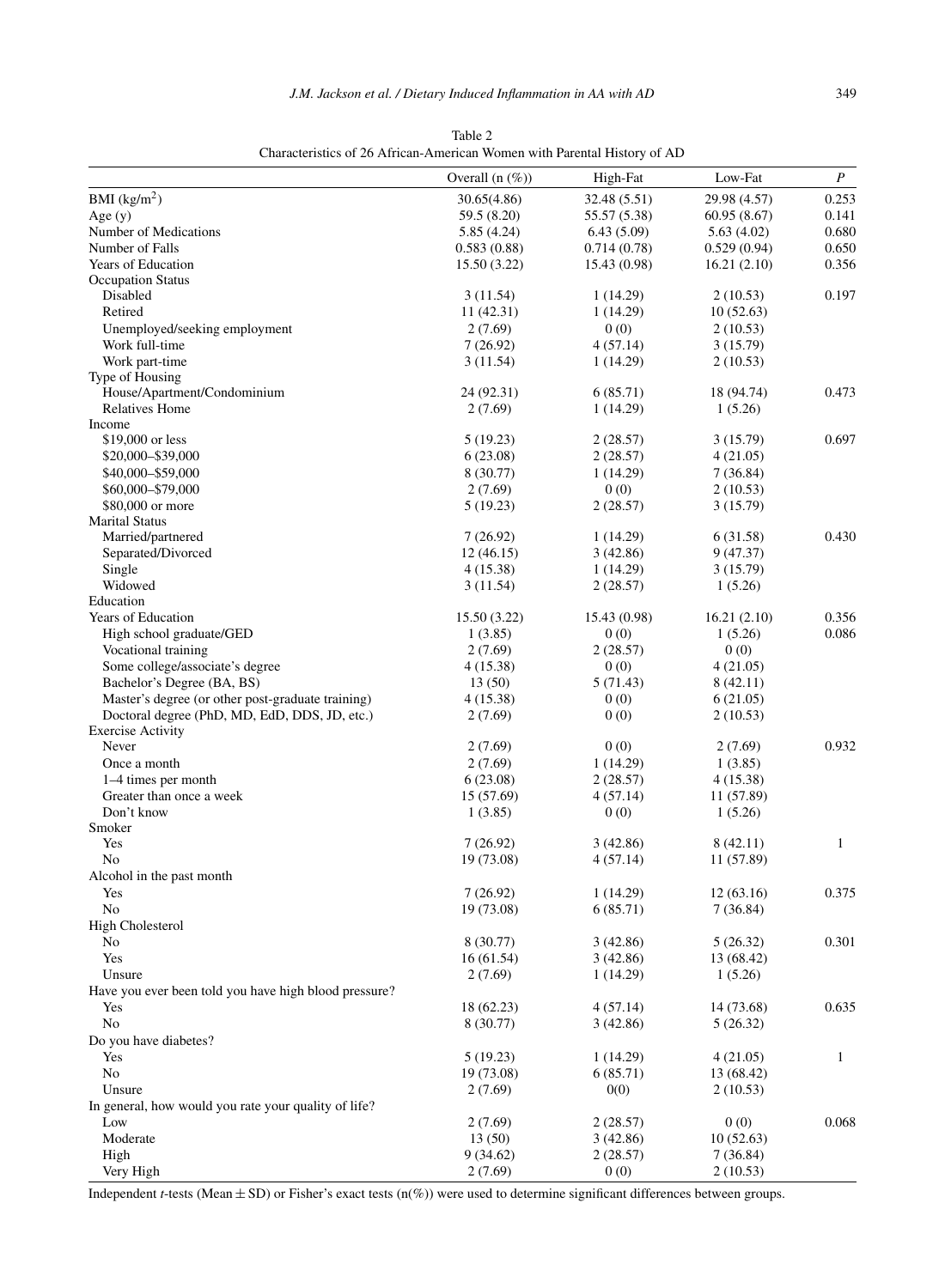Table 3 Cognitive performance of 26 African-American Women with Parental History of AD

| Variable                                |                                                             | M(SD)                  | $n^2$        | P                |
|-----------------------------------------|-------------------------------------------------------------|------------------------|--------------|------------------|
| $MoCA$ ( $/30$ )                        | Low-fat Intake<br>High-fat Intake                           | 24.7(2.7)<br>27.0(2.2) | $0.148^{\S}$ | $0.04^{\dagger}$ |
| Tower Test (total<br>achievement score) | Low-fat Intake<br>High-fat Intake                           | 9.6(2.3)<br>9.9(1.4)   | 0.002        | 0.81             |
| TMT Diff. (s)<br>$(Trails B - A)$       | Low-fat Intake $50.3(23.3)$<br>High-fat Intake $41.8(28.0)$ |                        | 0.025        | $0.34^{\dagger}$ |
| Corsi (number of<br>correct trials)     | Low-fat Intake<br>High-fat Intake                           | 9.6(2.3)<br>9.9(1.4)   | 0.002        | 0.81             |

*M*, mean; *SD*, standard deviation. <sup>§</sup>Moderate effect size according to partial eta squared.  $\dagger p$ -values determined with Mann-Whitney U test.

Table 4 Inflammatory Variables of 26 African-American Women with Parental History of AD

| Variable       |               | M(SD)         | $n^2$        | P                |
|----------------|---------------|---------------|--------------|------------------|
| $TNF\alpha$    | Low-fat diet  | 5.17(1.3)     | $0.196^{\S}$ | 0.02             |
|                | High-fat diet | 6.82(2.0)     |              |                  |
| $CRP^{\wedge}$ | Low-fat diet  | 0.394(0.52)   | 0.000        | $0.69^{\dagger}$ |
|                | High-fat diet | 0.371(0.35)   |              |                  |
| $IL-10$        | Low-fat diet  | 10.96(5.41)   | 0.002        | $0.62^{\dagger}$ |
|                | High-fat diet | 11.47 (4.37)  |              |                  |
| $II - 8$       | Low-fat diet  | 16.51 (38.18) | 0.028        | $0.56^{\dagger}$ |
|                | High-fat diet | 4.24(2.02)    |              |                  |

*M*, mean; *SD*, standard deviation; IL, Interleukin; CRP, C-reactive protein; TNF $\alpha$ , Tumor necrosis factor alpha;  $\eta^2$ , partial effect size. †*p*-values determined with Mann-Whitney U test. ˆ measured in ng/mL, all others measured in pg/mL.

# **DISCUSSION**

This study demonstrated better global cognition and higher plasma TNF $\alpha$  levels in AA women with a family history of AD who consume a high-fat diet compared to a low-fat diet. While changes in global cognition were found between dietary fat groups, there were no significant differences in performance on other measures of cognitive function, including the Corsi, Tower Test, and the TMT.

Performance on cognitive tasks between the dietary fat groups contradicted the original hypothesis that higher fat intake results in decreased cognitive ability. Participants who consumed a high-fat diet performed better on the MoCA (∼27 points) compared to those with a lower intake of dietary fat (∼25 points). A cut-off score of 26 is typically used to diagnose MCI with 90% accuracy [30]. Using this cutoff, individuals consuming a low-fat diet would be considered having an MCI compared to high-fat diet. Further, the mean difference between the highfat diet and the low-fat diet is 2.32. This is higher than the reported MCID (2 points) for the MoCA indicating a difference in clinical treatment and functional meaning between the two groups. While no statistical difference was observed between nutrition groups for TMT, our findings may be clinically relevant. A study examined well-educated (education = 12–19 years), community-dwelling residents with no CNS trauma, alcohol abuse, or cardiac problems [37]. 105 females (45 years of age or older) performed an average TMT difference of 39.6 s based on averaging subtracted means (B–A). Based on these values, only a slight impairment was observed for the high-fat diet group (41.8 s), but the low-fat group exhibited a more considerable impairment (50.3 s). As a result, this may indicate mild cognitive impairment in abilities such as working memory, executive function, and cognitive flexibility. Deficiencies in these areas may impair everyday normative functions such as driving which requires moderate cognitive flexibility.

This finding raises new questions about the role of diet and cognitive function. Researchers have often examined the role of nutrition on global cognition, yet present contrasting conclusions. These differing conclusions could be due to varying fatty acid profiles within the diet. For example, a prospective cohort study from 1988-2016 found that adhering to a Mediterranean diet or a plant based polyunsaturated fatty acid diet increases global cognitive function and executive function support [38]. Whereas another prospective cohort, a higher intake of a Western style diet (typically higher in saturated fats) was correlated with worse cognitive performance on visual spatial learning, long-term memory, and reaction time tasks [39]. While the exact composition of saturated and unsaturated fats was not calculated in this paper, our data suggests that a high-fat diet can be beneficial for cognition. Similar findings have been found in rodents on a ketogenic diet that was high in fats [40].

Elevated levels of the proinflammatory cytokine  $TNF\alpha$  were observed in the plasma for individuals eating a high-fat diet compared to low-fat diet. These results replicate previous findings that a high-fat diet increases the amount of  $TNF\alpha$  present in the plasma [21]. Further, this study found that levels of TNF $\alpha$ correlated with IL-10, an anti-inflammatory cytokine. The increase in an anti-inflammatory cytokine might be in response to the increase in TNF $\alpha$ .

This study had several limitations. This study was underpowered therefore the results should be interpreted cautiously. Specifically, the ability to detect significant correlations was limited due to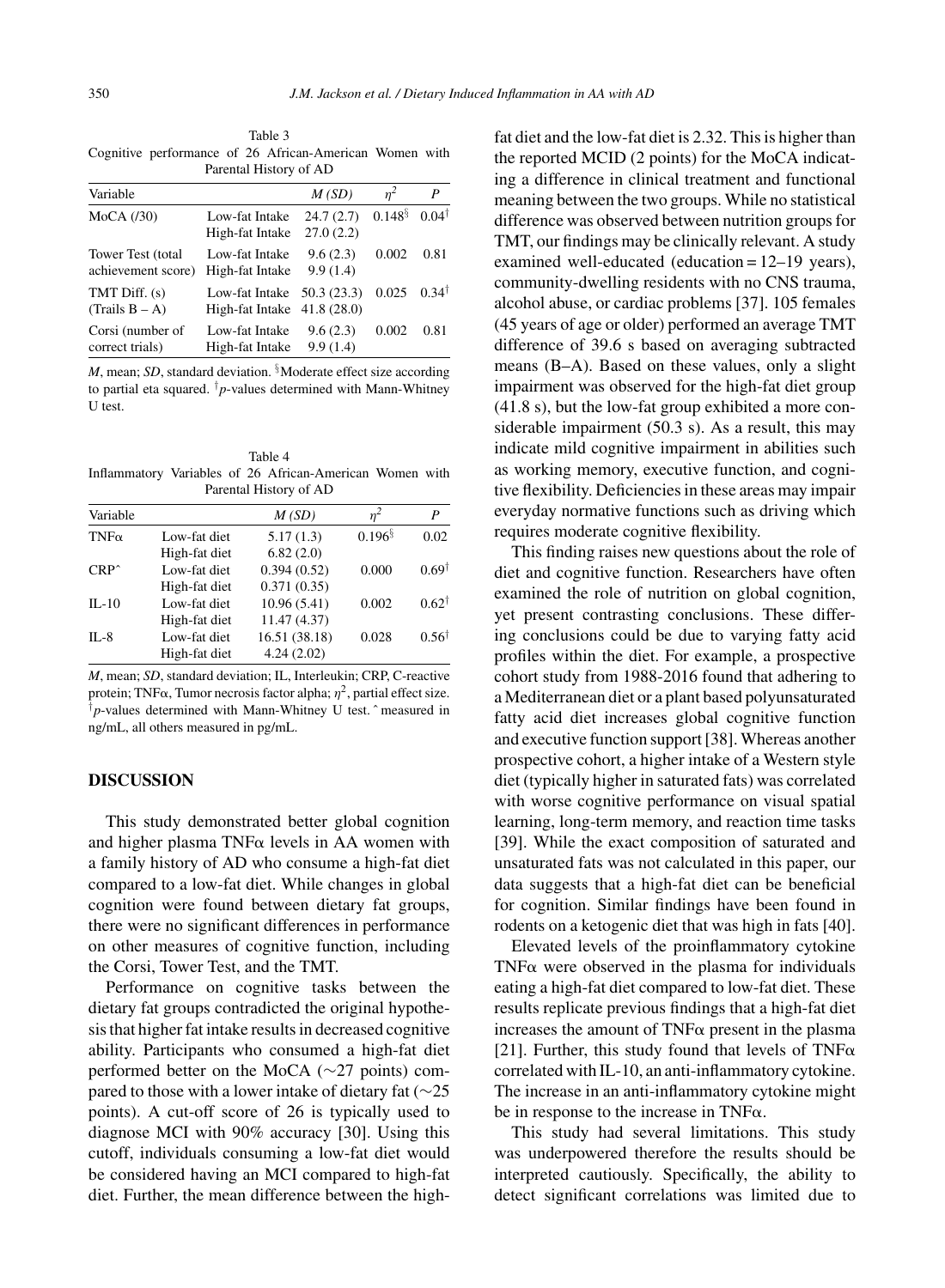the small sample sizes. However, it is important to disseminate the results of this pilot study to begin to build a foundation of knowledge regarding this unique, underserved and understudied population. Furthermore, USDA Food Composition Database was temporarily affected by political factors and not updated regularly. This lapse may have affected the total fat average on the various food options which was used to compute the overall fat score. Another limitation is that this study did not categorize fat intake by saturated or unsaturated fats. Previous research has shown the difference that fatty acids can have on cognition [38, 39] and cytokine levels [21]. Many of the high fat foods listed were high in saturated fats, with the exception of the omega 3 supplement. This study did not specifically consider the omega 3 supplement's impact on fat content or cognitive status. It is possible that taking an omega 3 supplement alone is associated with better cognitive function. Future studies should investigate the interrelationship of cognitive function with omega 3 and fat intake. Caregiver status was also not considered. Caregiver status may influence inflammatory variables measured. Many studies have suggested a link between family caregiving and adverse mental and physical health consequences. However, family caregiving may also have positive effects on health and well-being. Several populationbased studies have found longer lifespans for family caregivers compared to individuals who did not have family caregiver responsibilities [41]. However, AD caregiving is associated with higher levels of subjective stress measures, as well as elevated levels of C-reactive protein and inflammatory cytokines [27, 28].

AD is the most prevalent age-related neurodegenerative disease and is clinically characterized by a progressive loss of memory and other cognitive functions. Although it is difficult to identify which environmental factors induce AD and other dementia-based disorders, it is important to take preventative measures to delay cognitive impairments in high-risk individuals. Deficits in cognition lead to impairments in everyday activities, which require processes involved in reasoning, synthesis and problem-solving. In this study, we rejected the original hypothesis that consuming a high-fat diet would cause cognitive impairments. Yet, it is interesting to note that nutrition science often has various conflicting information involved in what affects the human body. Nutritional evidence-based science data often reverse or contradict one another over time. This

may explain why we saw more prominent cognitive deficits in the low-fat consumption group. Ultimately, this is a pilot study to power future studies involved in nutrition and cognitive function. By understanding which dietary modifications are needed to delay or mitigate the onset of AD, more nutritional based programs can be implemented. Subsequently, diet and nutrition-based interventions for those at risk for developing AD may result in decreasing mortality rates linked to AD, especially in regions where nutrition influences culture.

# **ACKNOWLEDGMENTS**

A Department of Veterans Affairs Career Development award supported ME Hackney (N0780W). This trial was supported by a pilot grant from the Emory Goizueta Alzheimer's Disease Research Center and the Atlanta VA Center for Visual and Neurocognitive Rehabilitation. The Emory Center for Health in Aging supplied space and resources.

# **CONFLICT OF INTEREST**

The authors have no conflicts of interest to report.

# **REFERENCES**

- [1] (2020) 2020 Alzheimer's disease facts and figures. *Alzheimers Dement*, doi: 10.1002/alz.12068.
- [2] Walsh DM, Teplow DB (2012) Alzheimer's disease and the amyloid beta-protein. *Prog Mol Biol Transl Sci* **107**, 101- 124.
- [3] Brookmeyer R, Johnson E, Ziegler-Graham K, Arrighi HM (2007) Forecasting the global burden of Alzheimer's disease. *Alzheimers Dement* **3**, 186-191.
- [4] Sibener L, Zaganjor I, Snyder HM, Bain LJ, Egge R, Carrillo MC (2014) Alzheimer's Disease prevalence, costs, and prevention for military personnel and veterans. *Alzheimers Dement* **10**, S105-110.
- [5] Ridge PG, Ebbert MT, Kauwe JS (2013) Genetics of Alzheimer's disease. *Biomed Res Int* **2013**, 254954.
- [6] Fladby T, Palhaugen L, Selnes P, Waterloo K, Brathen G, Hessen E, Almdahl IS, Arntzen KA, Auning E, Eliassen CF, Espenes R, Grambaite R, Grontvedt GR, Johansen KK, Johnsen SH, Kalheim LF, Kirsebom BE, Muller KI, Nakling AE, Rongve A, Sando SB, Siafarikas N, Stav AL, Tecelao S, Timon S, Bekkelund SI, Aarsland D (2017) Detecting at-risk Alzheimer's disease cases. *J Alzheimers Dis* **60**, 97-105.
- [7] Chin AL, Negash S, Hamilton R (2011) Diversity and disparity in dementia: The impact of ethnoracial differences in Alzheimer disease. *Alzheimer Dis Assoc Disord* **25**, 187- 195.
- [8] Mielke MM, Vemuri P, Rocca WA (2014) Clinical epidemiology of Alzheimer's disease: Assessing sex and gender differences. *Clin Epidemiol* **6**, 37-48.
- [9] Scarabino D, Gambina G, Broggio E, Pelliccia F, Corbo RM (2016) Influence of family history of dementia in the devel-